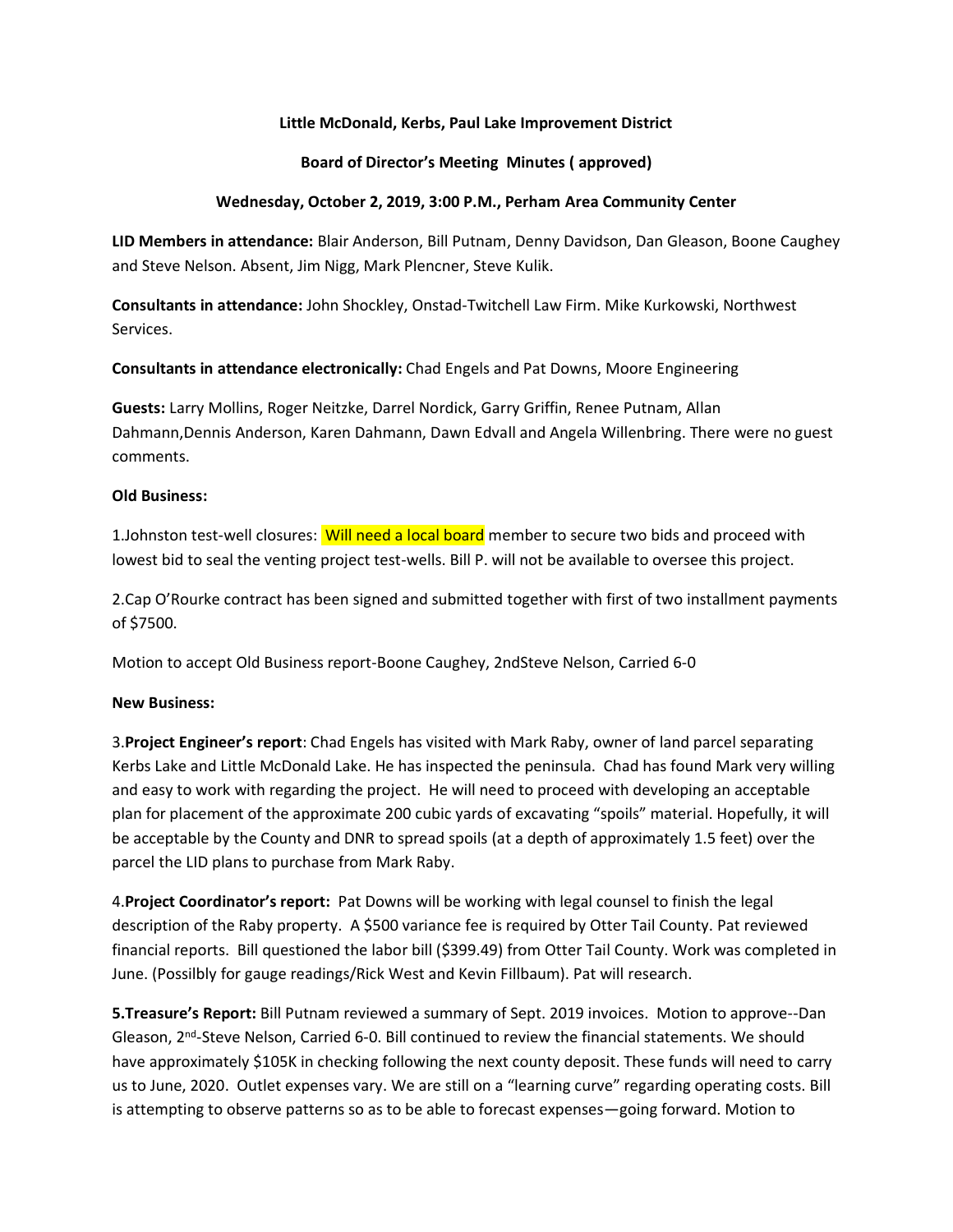accept report--Steven Nelson, 2<sup>nd</sup>-Denny Davidson, Carried 6-0. Bill shared concerns over the on-going monthly bills the LID receives for locator work. However, we are committed to covering these costs when entities want to locate underground utilities—including the LID piping system. Blair asked Bill if there were any reservations regarding payment of remaining construction-related bills. Bill answerednone. Motion to pay bills-Boone Caughey, 2<sup>nd</sup>-Denny Davidson, Carried 6-0.

In addition, Bill brought up issue of someone taking over his position and spending some time with that individual. Blair expressed appreciation for Bill's work and indicated we need to be on the lookout for a good successor to Bill. Blair also asked about the status of present audit. Bill stated the audit is not yet completed and he would contact Brad on the status.

# **6.Committee Working Groups**

 **A. Chapter 429 Assessments,** Attorney John Shockley (continued from Sept. 11, 2019 recessed meeting): John reviewed his prepared 90+ page report regarding the final LID Assessments to property owners surrounding Little McDonald Lake, Kerbs Lake, and Paul Lake. John reviewed the arduous process undertaken by the assessment committee. John also reviewed the final process of responding to land-owner questions/concerns/complaints. He reiterated how the assessment team had spent a great deal of time looking at specific properties and had struggled with how to make assessments equitable for all. He referenced a number of pages in the assessment book and answered board member questions regarding changes that were made to the assessments. John commended the board for only having to assess \$1.5 million—given the scope of the project. Motion was made to accept the assessments as presented in Attorney John Shockley's FINDINGS OF FACT, CONCLUSION OF LAW AND DECISION (Document in its entirety to be attached to these minutes)-Bill Putnam, 2<sup>nd</sup>-Dan Gleason

Bill Putnam-Yes

Denny Davidson-Yes

Dan Gleason-Yes

Boone Caughey-Yes

Steve Nelson-Yes

Blair Anderson-Yes

Attorney John Shockley and Pat Downs will commence the process of notifying the offices of Otter Tail County of LID Board action. They will also notify all landowners who voiced concerns, questions, or protest.

 **B. Kerbs Lake Outlet Channel:** Angela Willenbring met with several Otter Tail County representatives regarding possible channel construction. Our requests seem reasonable and workable. Some variances will be required. LID must demonstrate clear property rights. LID will, most likely, retain ownership of the channel property because it is a public entity. Angela continues her discussions with the DNR.